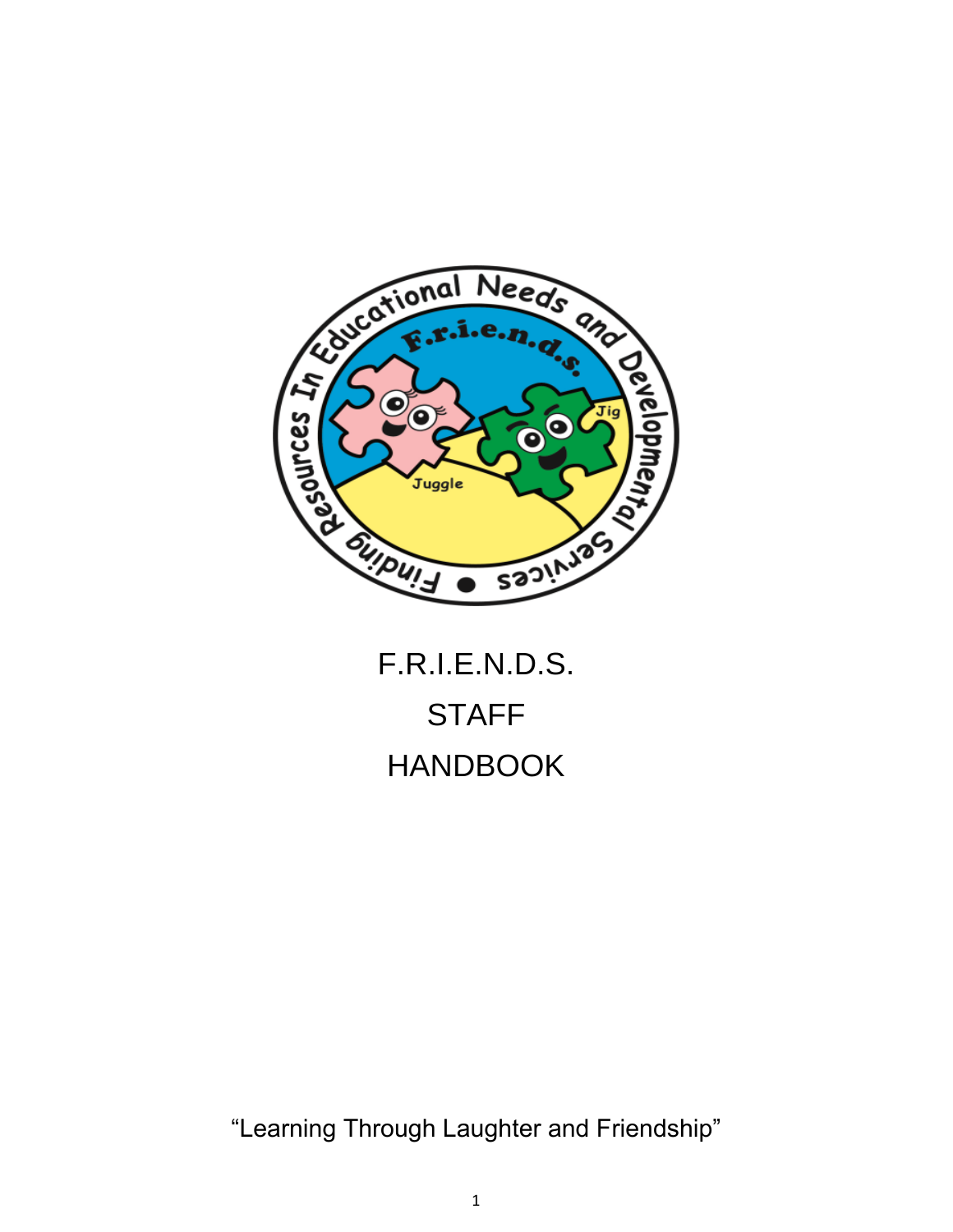## **WELCOME**

Thank you for becoming a part of the F.R.I.E.N.D.S. Social Skills Summer Camp for Children with Autism. We sincerely hope that your experience with us will be enjoyable and rewarding.

Our staff have an extremely important role in providing quality services to the many children who attend our summer camp program. This Handbook is intended to make clear the policies and procedures related to your duties at F.R.I.E.N.D.S. and to answer questions you may have regarding how we operate. Please review the information contained in this handbook carefully. **You will be required to take a brief quiz during staff training to determine if all criteria was read and fully understood.**

If you have any concerns or questions not addressed in this Handbook, please do not hesitate to bring them to our attention.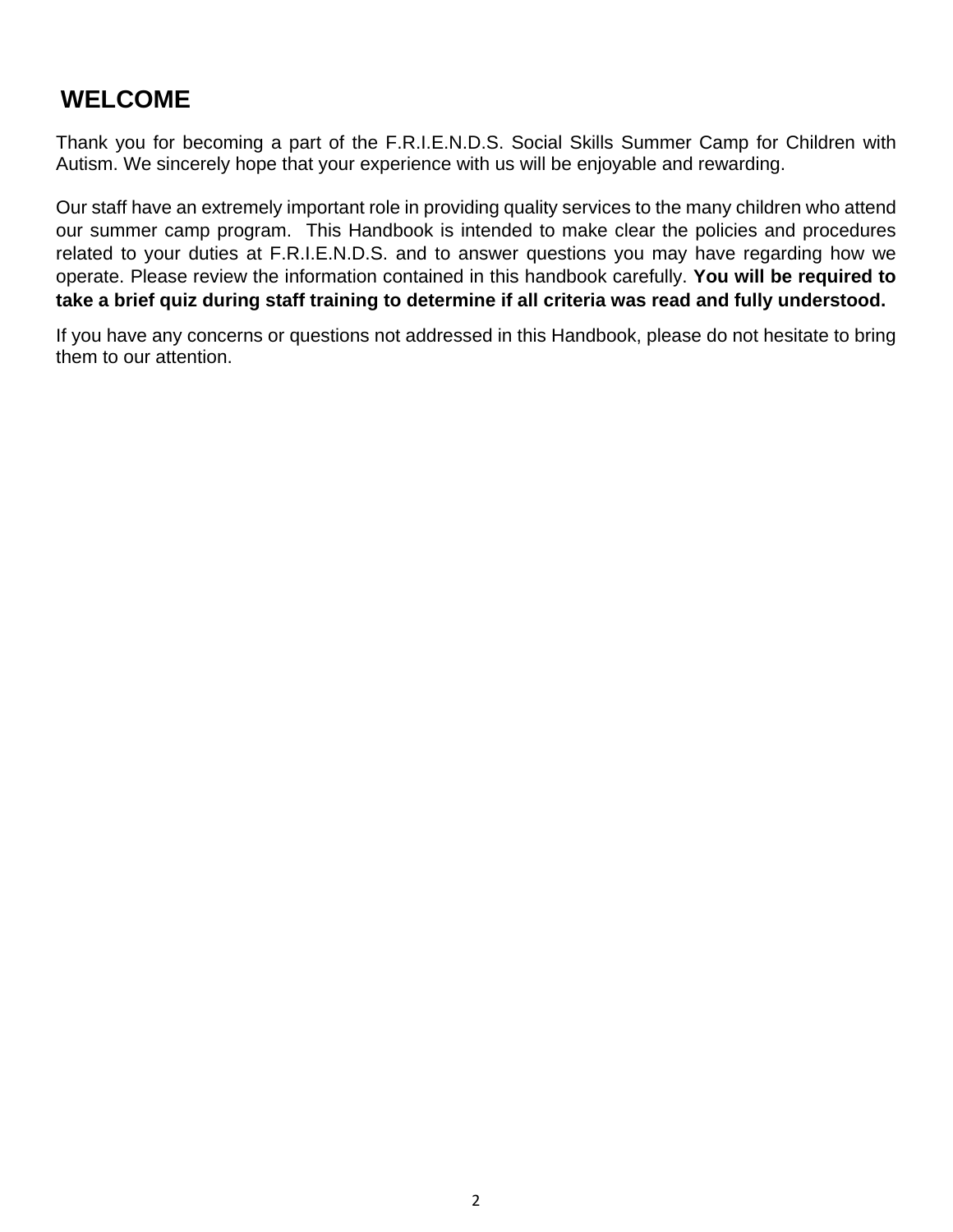## **HANDBOOK CONTENTS**

#### **Before You Start**

All staff will be asked to complete an Employment Application Form that includes personal information about yourself; emergency contact information; personal references and information; and past job and work history/experience. We will treat this information confidentially and will utilize it only for the purposes of considering you as a F.R.I.E.N.D.S. Summer Camp employee. Depending upon the nature of the position, we may require a criminal background check and a reference check.

You will be trained for the position and provided general information about the **F.R.I.E.N.D.S. Summer Camp** and its programs, policies and procedures. You will be requested to sign a formal Agreement that clarifies the terms and conditions of your relationship with F.R.I.E.N.D.S.

#### **Employee Values**

\_\_\_\_\_Working with children requires patience, dedication, and lots of creativity. Listed below are values we look for in our staff which are essential in providing a quality camp experience for all of our children.

- $\checkmark$  Be quest focused
- $\checkmark$  Be positive a "can do" attitude
- $\checkmark$  Be enthusiastic excited friendly outgoing
- $\checkmark$  Be entrepreneurial approachable visionary creative curious
- $\checkmark$  Be responsible risk takers; seeking, testing and embracing possibilities
- $\checkmark$  Seek and accept positive change
- $\checkmark$  Be objective analytical; seek advice
- $\checkmark$  Be timely fast responders, report to work on time
- $\checkmark$  Be efficient skilled reliable organized prepared
- $\checkmark$  Act and look professional
- $\checkmark$  Act with integrity responsible stewards
- $\checkmark$  Have Fun!

## **Drug, Alcohol and Smoking Policies**

F.R.I.E.N.D.S. is a drug and alcohol free environment. Any staff possessing illegal drugs or alcoholic beverages, or judged by their supervisor to be under the influence of drugs or alcohol, will be suspended or terminated. Smoking is not permitted inside the building or within 50 feet of the building.

#### **Firearms and Dangerous Weapons**

Firearms, knives and other personal weapons are not permitted on camp grounds or within the building/facilities. You will be suspended or terminated if you have such weapons in your possession.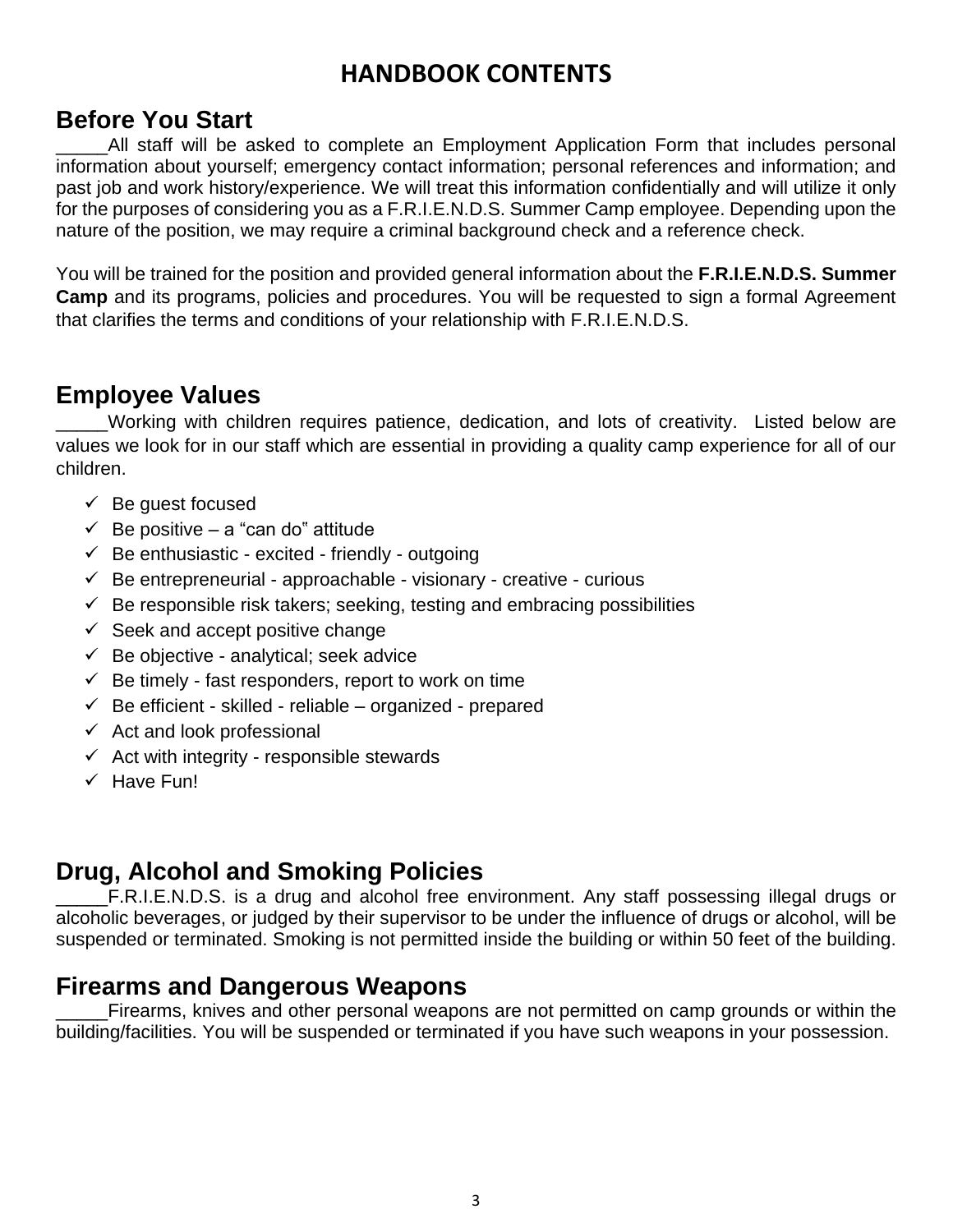## **Safety and Security**

We want F.R.I.E.N.D.S. Summer Camp to be a safe and secure environment for our staff and for our children. If you see an unsafe or dangerous situation, notify your lead teacher and/or your Director. In the rare event where a staff person is not immediately available to help with a safety or health emergency, dial 911 for help.

RED Emergency Buttons are located in each classroom near the door and in the lunchroom, gym, and in the multipurpose room. This button is to be pressed ONLY if the Director is unable to provide support or if all attempts made to diffuse a situation fails.

\_\_\_\_\_ A staff member(s) is required to accompany all child(ren) to/from the bathroom and any other areas inside (e.g. gym, computer lab, etc.) and outside (e.g. playground) the camp location.

\_\_\_\_\_Always wear your nametag and/or identifying shirt when on duty. This indicates you are serving in an official capacity for F.R.I.E.N.D.S. Failure to do so may result in staff being sent home to change into uniform.

#### **Drop Off and Pick Up**

#### Drop Off

\_\_\_\_\_ Students will be dropped off each morning in the car rider line. Due to the lack of parking, parents will not be permitted to escort their child into the building. The Camp Director will closely monitor Drop Off and Pick Up procedures on a daily basis. One staff member will be selected each day to safely escort the children (by holding their hand) from their vehicles to the next checkpoint, which will be an assigned Helper who will be stationed near the entrance/doorway of the building. The Helper will ensure that the child has entered the building and the Lead Teachers are to be waiting near entrance of their classroom doors to welcome the children to class each day. As the children enter the classroom, Lead Teachers will check that child "present" on his/her daily attendance chart. Safety is our utmost concern. In addition to parents dropping off children to attend camp, buses will also be unloading ESY children on Mondays and Wednesdays. **PLEASE** pay close attention to the children and your surroundings when you are on Drop Off duty to prevent any accidents/injuries.

#### Pick Up

Parents will be permitted to enter the building to pick up their child(ren). Parents are required to "sign out" their child each day. Failure to obtain a "sign out" signature from a parent may result in a written reprimand.

If an unknown person attempts to pick up a child, DO NOT release the child to this person. Notify the Director immediately. Children can only be released to persons who have been authorized by the parent/guardian.

\_\_\_\_\_If a child is not picked up by the close of business, notify the Director immediately. The Director will attempt to contact the parent/guardian by phone.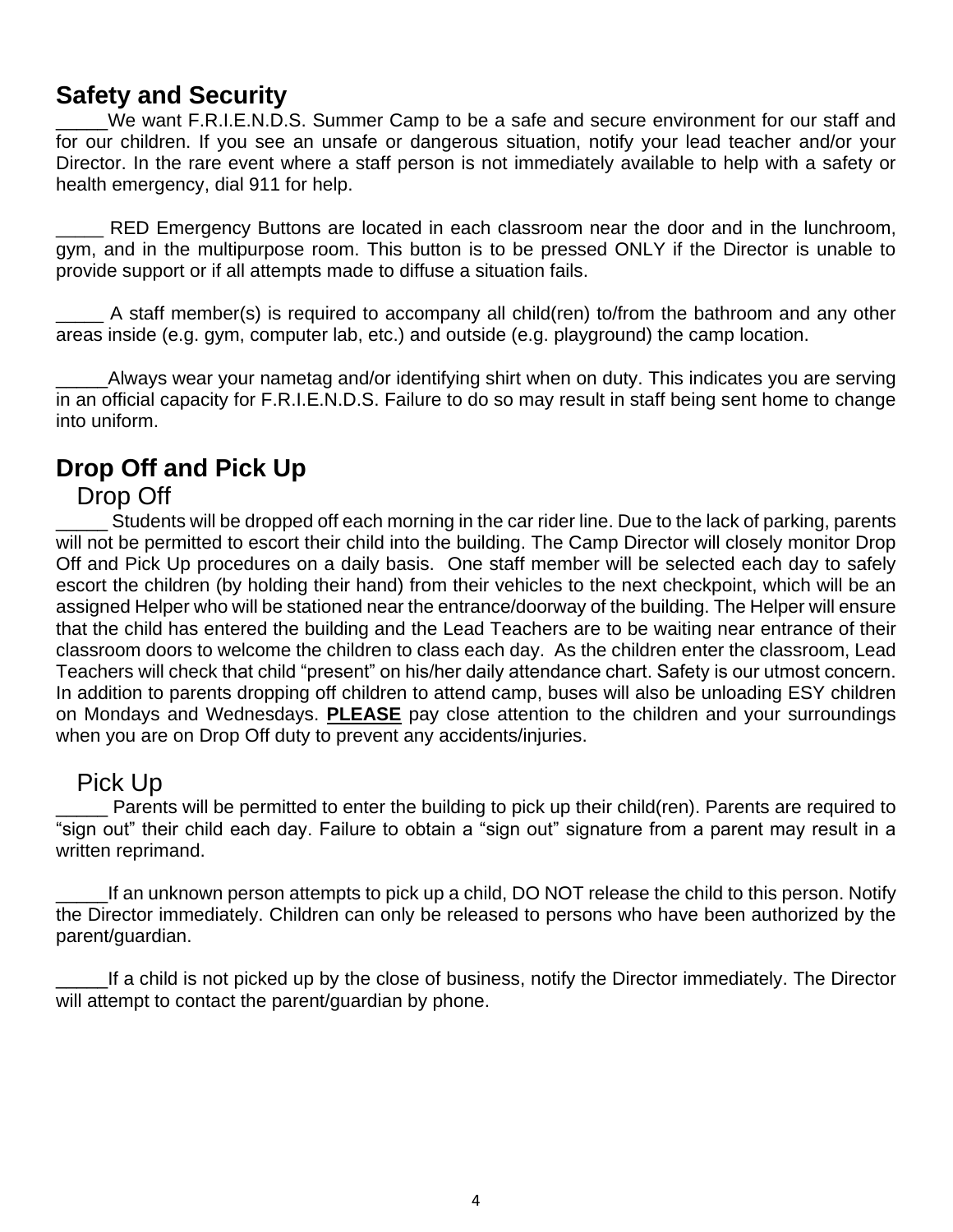## **Commitment to Service Hours**

Volunteers/Interns are asked to communicate a service schedule with their site Director each week. If a volunteer/Intern is unable to report for service, they must immediately notify their site Director. Volunteers/Interns or any staff member who does not show up for duty without notice may be dismissed from volunteering/interning/working with the F.R.I.E.N.D.S. Summer Camp program.

#### **Dress/Uniform**

\_\_\_\_\_Staff appearance and attire are important parts of the overall image presented by the F.R.I.E.N.D.S. Dress must be neat, clean, and appropriate for their respective assignment. The Director is authorized to send staff home if they are dressed inappropriately. Camp Staff T-Shirts must be worn during work/service days. The initial Staff T-Shirt will be paid by F.R.I.E.N.D.S. Any requests for additional staff shirts will be ordered at staff expense. F.R.I.E.N.D.S. restricts all staff from wearing overly revealing clothing and apparel items that are offensive or derogatory and disruptive to the camp's environment. Shorts must be longer than fingertips when arms are stretched straight down sides. Any staff member wearing shorts not meeting this length requirement will be sent home to change. All staff are expected to comply with the dress code below.

| <b>Acceptable Dress Code (Uniform)</b>               | <b>Unacceptable Dress Code</b>        |  |
|------------------------------------------------------|---------------------------------------|--|
| Khaki, Jean, Solid Navy, Black, Brown Colored Capris | <b>Short-Shorts</b>                   |  |
| Khaki, Jean, Solid Navy, Black, Brown Colored        | Yoga or Stretch Pants                 |  |
| Bermuda Shorts                                       | <b>Sweat Pants</b>                    |  |
| Khaki, Solid Navy, Black, Brown Colored Pants        | Shorts/Pants/Jeans with holes         |  |
| Solid Navy, Black, Brown Colored Scrub Pants         |                                       |  |
|                                                      |                                       |  |
|                                                      | <b>Halter Tops</b>                    |  |
| F.R.I.E.N.D.S. Staff T- Shirt                        | <b>Tank Tops</b>                      |  |
| (must be worn daily)                                 | Midriff Shirts (belly button exposed) |  |
|                                                      | Low Cut Shirts (cleavage exposed)     |  |
|                                                      | <b>Muscle Shirts</b>                  |  |
| <b>Sneakers</b>                                      | Flip Flops                            |  |
| Closed-toe shoes                                     | Sandals                               |  |
|                                                      |                                       |  |

## **Corporal Punishment**

Corporal punishment, defined as any intentional physical contact used in the act of disciplining a child, is prohibited at the F.R.I.E.N.D.S. Summer Camp.

## **Discrimination**

\_\_\_\_\_F.R.I.E.N.D.S. prohibits discrimination based on race, religion, color, national origin, age, disability, sexual orientation or gender and is committed to maintaining an environment that is free from such conduct.

## **Stipends**

Having a quality agency means many people working together sharing their resources, talents, Knowledge, and energy so that the children we serve can receive the greatest benefit. Volunteers, Interns, and Helpers are essential to F.R.I.E.N.D.S.! **Volunteers and Interns cannot be paid for services rendered and/or time worked**. They may be provided reimbursement for expenses, if preapproved, or may be presented with gifts of thanks and recognition. Helpers may receive a stipend either biweekly or at the end of summer camp as deemed by the Director. Factors that may determine stipend approval may include, but are not limited to: budget allotment, work performance, reporting to work on time, going above and beyond work expectations, etc.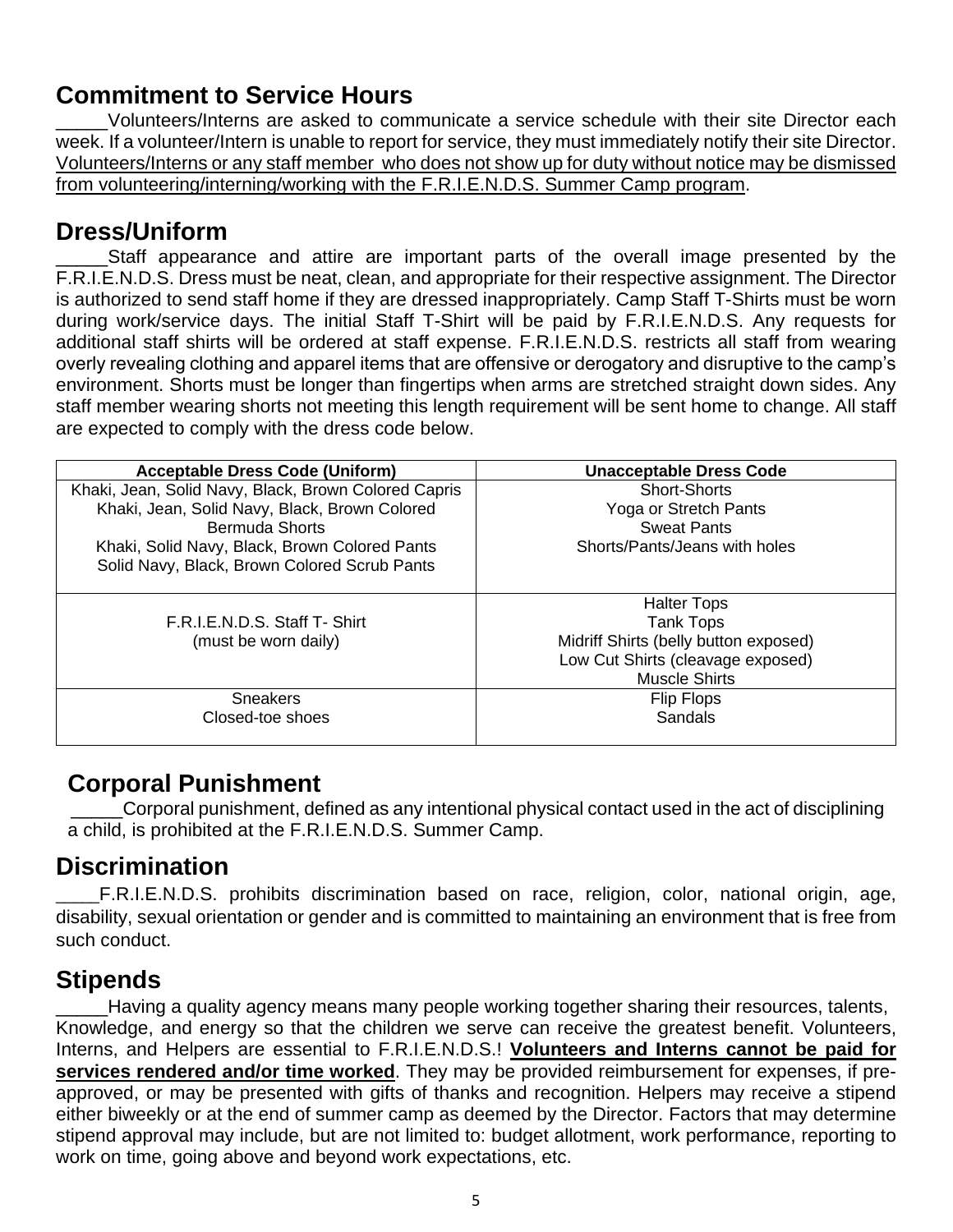## **Reporting Child Abuse and Neglect**

If a child or adult discloses information to staff concerning abuse or neglect toward themselves or another family member, immediately discuss this with the camp Director in private. Do NOT ask the child questions and DO NOT discuss the information in the presence of the child or anyone else! The Director must immediately contact the local Department of Social Services of any suspicion of child or adult abuse or neglect encountered or told to staff. Staff may be required to file a report by law within seventy-two (72) hours even if someone makes a statement of suspicion other than the alleged victim.

## **Confidential Information Policy**

\_\_\_\_\_All staff must recognize the right of participants (volunteers, interns, parents, children, and employees) of F.R.I.E.N.D.S. to have personal information held in confidence. All staff must agree in the performance of their duties as a F.R.I.E.N.D.S. employee/volunteer/helper/intern to observe this right of confidence, and understand that **any violation thereof may result in removal from service**. In their duties, staff may have access to participants' information of a personal and sensitive nature. Staff may not disclose names or any information that in any way might identify or be linked to a particular individual or disclose any information involving any non-camp children/staff (e.g. Coastal GA Comprehensive children and staff attending the summer session of the ESY Program). All staff are required to sign a confidentiality statement. Under no circumstances should any staff offer information concerning any child, staff, other volunteers/interns/helpers, or parent to anyone outside of the F.R.I.E.N.D.S Summer Camp Program unless there is a life threatening emergency.

All staff of F.R.I.E.N.D.S must agree to abide by the terms of the Confidential Information Policy, even after a staff member leaves F.R.I.E.N.D.S.' service. Staff must:

- $\checkmark$  Keep confidential the names of all participants, all information learned in the performance of camp duties, and any information learned incidentally while performing camp duties.
- $\checkmark$  Refrain from discussing or disclosing, except privately with F.R.I.E.N.D.S staff, information that might in any way identify or be linked to a particular individual.
- $\checkmark$  Take precautions to prevent access by others, except F.R.I.E.N.D.S. staff. Take all actions within staff's power to safeguard the privacy of the participants and protect the confidentiality of information of FRIENDS students and staff and anyone FRIENDS may come into contact with.
- $\checkmark$  The policy requiring that keeping information confidential remains in effect even after service to F.R.I.E.N.D.S. ends.
- $\checkmark$  NEVER SHARE information about children or families with ANYONE other than F.R.I.E.N.D.S. staff. *Confidentiality is of utmost importance at all times!*

\_\_\_\_Various surveillance cameras are located throughout the building. Images and sound captured on these cameras are reviewed by the Chatham County Board of Education on a regular basis. Any images seen or sound heard that is deemed inappropriate by F.R.I.E.N.D.S. or the Chatham County Board of Education may result in immediate termination of employment.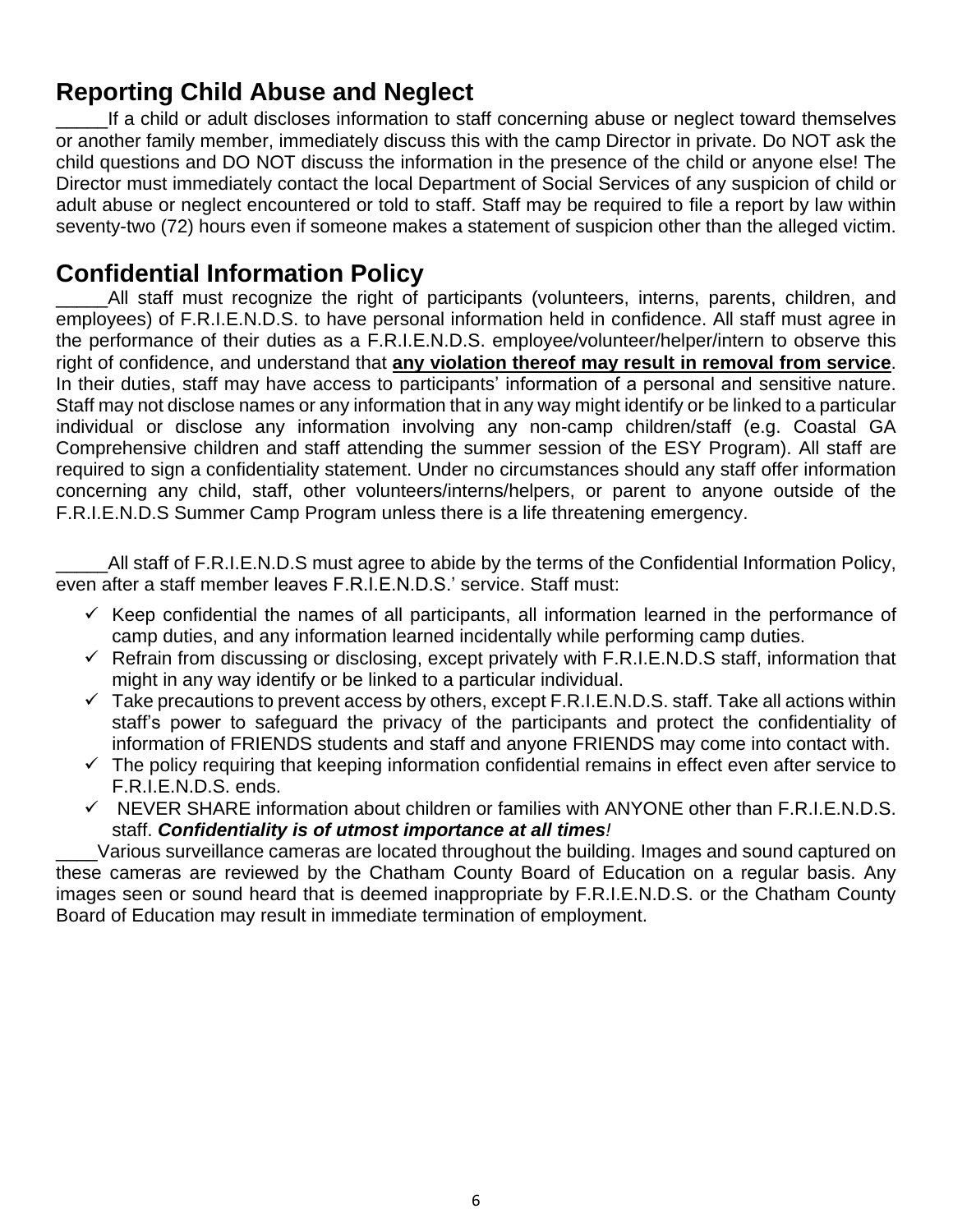## **Forbidden Actions**

The following actions or threats thereof are forbidden:

- $\checkmark$  Physical punishment, striking a child/adult, roughly handling or shaking a child/adult, restricting movement through binding or tying, forcing a child/adult to assume an uncomfortable position, or exercise as punishment. **Only trained staff will be permitted to safely physically restrain a child who becomes a threat to themselves, to other children, or to staff.**
- $\checkmark$  Enclosure in a small confined space or any space that the child cannot freely exit himself for punishment; however, this does not apply to taking a child to the Director's office" to calm down for this is permissible.
- $\checkmark$  Per state regulations, under no circumstances are the Exclusionary Time Out Rooms be used at any time. In the event a child becomes uncontrollable, the following steps must be followed in order:
	- 1. Diffuse the situation within the classroom
	- 2. Diffuse the situation in the hallway
	- 3. Seek Camp Director assistance
- $\checkmark$  Punishment by another child/adult/staff member
- $\checkmark$  Separation from the group within the classroom so that the child/adult is away from the hearing and vision of a staff member
- $\checkmark$  Withholding or forcing of food or rest
- $\checkmark$  Verbal remarks which are demeaning or abusive to a child, adult, or to staff
- $\checkmark$  Use of any cursing or foul language
- $\checkmark$  Punishment for toileting accidents
- $\checkmark$  Punishment by applying unpleasant or harmful substances
- $\checkmark$  Posting photos of students, and/or camp staff, or any child/staff not affiliated with FRIENDS (ESY students and staff) via Instagram, Facebook, YouTube or any other social media sites is strictly prohibited.
- $\checkmark$  Taking photos of camp students, camp staff, or any child/staff not affiliated with FRIENDS (ESY students and staff) with personal phones, personal cameras, or any other digital device is strictly prohibited. Only the Camp Director or authorized staff member will be allowed to take photos of students and staff which will be used for the sole purpose of slide shows for End of Summer Social/Special Events. Only photos of students in which parents have given signed consent/permission will be used in such events.
- $\checkmark$  Visiting any inappropriate web sites or social media sites (YouTube, Facebook, Instagram, Pinterest, etc.) on school computers, personal cell phones, or personal computers during camp hours of operation are prohibited. School computers are monitored by the Chatham County Board of Education and any inappropriate web sites or social media sites visited will be flagged for questioning. PLEASE NOTE: These rules also apply for camp students use. Therefore all staff must closely monitor student computer usage to ensure none of these sites are visited.
- $\checkmark$  Personal phone calls and/or personal text messages are not to be made during camp hours of operation. In case of an emergency, please inform the Director that you will need to make an emergency call.
- $\checkmark$  Violations of other policies set forth in this handbook.
- $\checkmark$  Any action deemed inappropriate by F.R.I.E.N.D.S.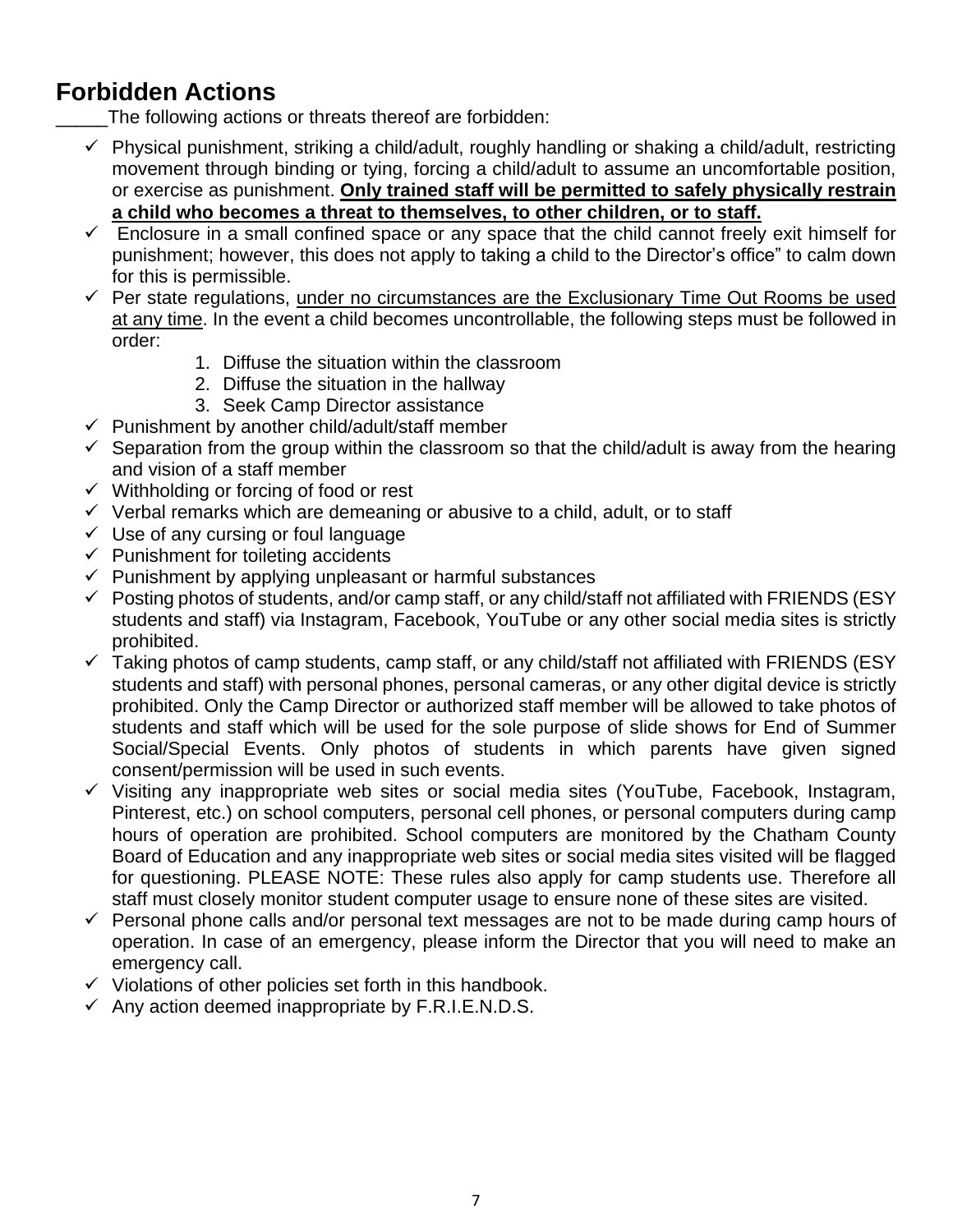# **Tips for Staff**

The following are some general tips for all F.R.I.E.N.D.S staff:

- $\checkmark$  Inform your Director of the day and time you want to volunteer/intern. If you can't make it, call the Director at least 24 hours in advance or as soon as possible. If you are ill or if an unforeseen circumstance arises in which prevents you from reporting to work or if you will be reporting to work late, notify your Director immediately.
- $\checkmark$  Picking children up or holding them is **discouraged**.
- $\checkmark$  Allow children to appropriate initiate hugs or touches. Some children may be uncomfortable with any appropriate touching and adults are expected to respect the child's feelings.
- $\checkmark$  If you have any questions or need help with a child, immediately ASK FOR HELP, especially if there is an immediate threat of danger to a child or adult. RED Emergency Buttons are located in each classroom near the door and in the lunchroom, gym, and in the multipurpose room. This button is to be pressed ONLY if the Director is unable to provide support or if all attempts made to diffuse a situation fails.
- $\checkmark$  Staff are encouraged to get down on the child's level (sometimes this means on the floor) and get involved in their activities.
- $\checkmark$  Always walk over to a child when speaking with them (never yell across the room).
- $\checkmark$  Always praise and encourage a child's efforts when it is appropriate to do so.
- $\checkmark$  Allow children to do as much as possible for themselves.
- $\checkmark$  Set a good example for the children by following rules. (Do not sit on tables or talk when the teacher is reading a story).
- **NEVER LEAVE A CHILD ALONE AT ANY TIME!**
- $\checkmark$  If a child is misbehaving, advise the staff and follow staff directions as to the appropriate response.
- $\checkmark$  If you disagree with a procedure or a directive from staff, wait until an appropriate time to discuss it with the staff. Do not voice your displeasure with something in the presence of children or other parents or staff. All Staff is expected to be respectful to each other in this type of situation.
- $\checkmark$  Do not discuss a child's behavior or anything about any child's family in the presence of children or other parents.
- $\checkmark$  At the end of the day, try to spend some time discussing your experiences with the staff in private.
- $\checkmark$  Volunteers may count their volunteer experience on their resume and future job applications.